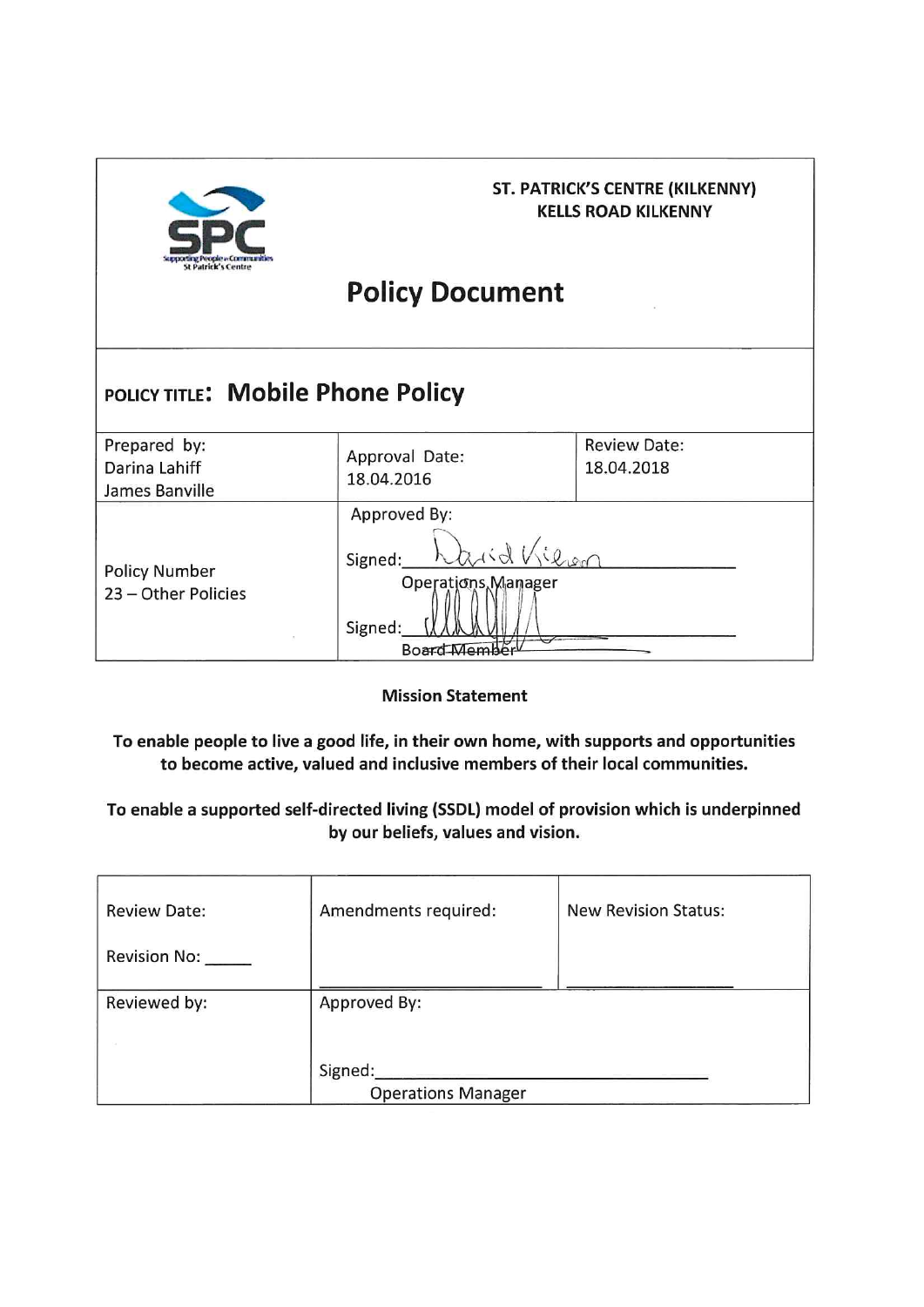#### **1. Purpose**

St Patrick's is committed to the correct and proper use of mobile phone devicesin support of its administrative and service functions.

The inappropriate use of mobile phone devices could expose St Patrick's to risks including, theft and / or disclosure of information, disruption of services, fraud or litigation. The purpose of this policy is to define acceptable, safe and secure standards for the use and management of mobile phone devices within St Patrick's.

This policy is mandatory and by using any mobile phone devices which are owned or leased by St Patrick's, users are agreeing to abide by the terms of this policy.

#### **2. Scope**

This policy represents St Patrick's position. The policy applies to all mobile phone devices which are owned or leased St Patrick's, users and, holders of these mobile phone devices and, all use of such mobile phone devices.

All exceptions to this policy must be authorised by St Patrick's management in writing.

#### **3. Policy**

#### **3.1. Assignment & Approval of Mobile Phone Devices**

- 3.1.1 Senior management approving the assignment of aSt Patrick's mobile phone device must ensure that the necessary budgetary provision has been made for the initial and ongoing costs related to the use a mobile phone device.
- 3.1.1 St Patrick's mobile phone devices maybe assigned on an 'individual' basis for use by a designated employee or on a 'shared basis' for use by a designated unit or house.
- 3.1.3 The assignment of a St Patrick's mobile phone device is made for an initial 18 month term. At the end of the 18 month term, the need for the mobile phone device must be reviewed by the relevant senior manager.

#### **3.2. Criteria for Determining the Assignment of a St. Patrick's Mobile Phone Device**

The decision to approve the assignment of a St Patrick's mobile phone device to an employee must only be made after careful consideration and examination of the employee's duties. A St Patrick's mobile phone device must only be issued to employees who meet at least one of the following criteria:

- 3.2.1 The employee's duties require them to spend time out of the office or normal place of work;
- 3.2.2 The employee is on an official on-call rota;
- 3.2.3 The employee has been identified as a key member of staff and needs to be contactable at any time;
- 3.2.4 The employee's duties are such that the mobile phone device is needed for health and safety reasons;
- 3.2.5 At the discretion of the Operations Manager or Finance Manager.

Once a decision has been made to assign a St Patrick's mobile phone device, the Finance Manager must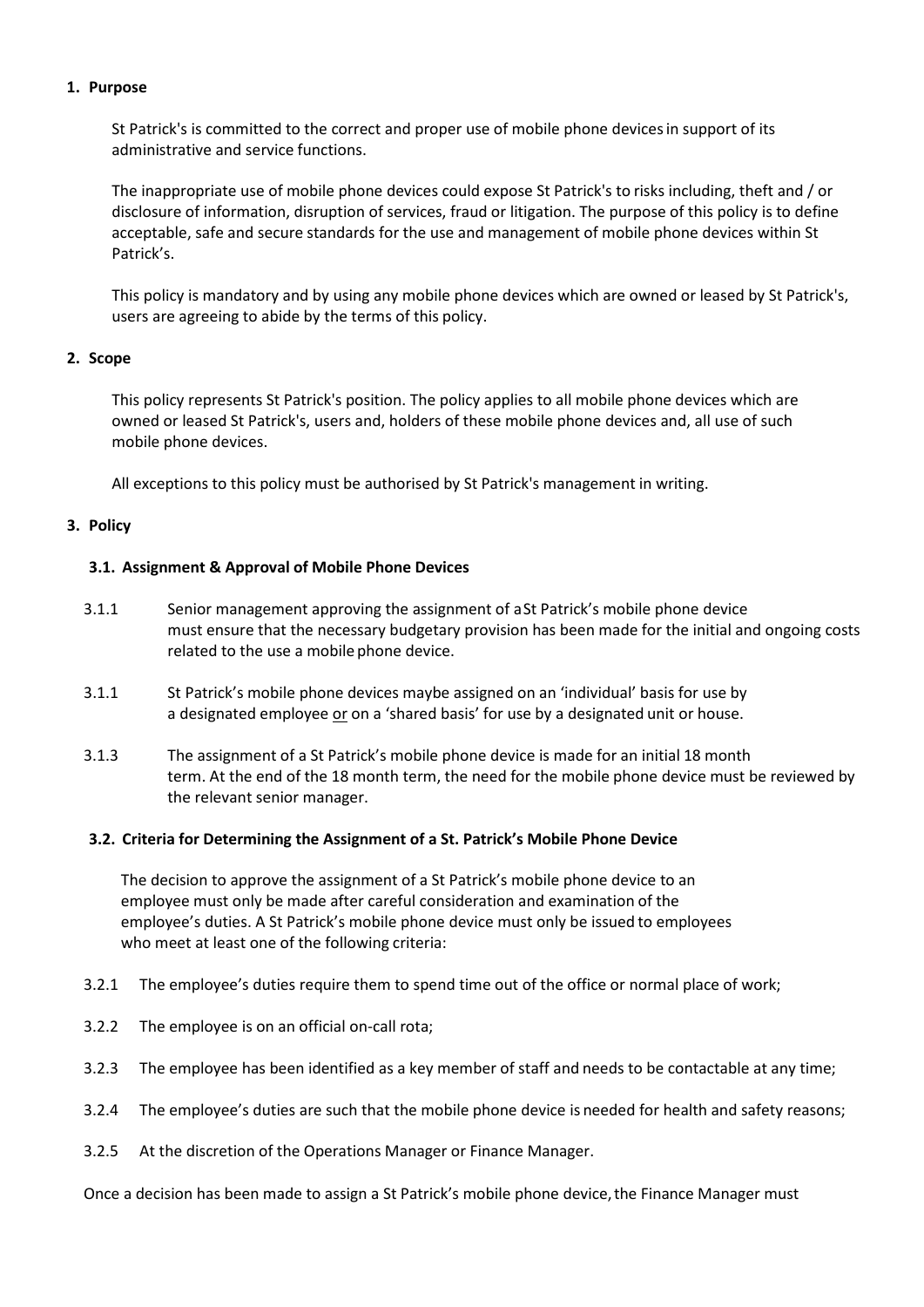forward a written copy of decision to the IT Officer.

#### **3.3. Mobile Phone Device Administrator**

- 3.3.1 All mobile phones are to be administered by the IT Officer
- 3.3.2 The IT Officer must ensure that a copy of this policy has been issued to each employee and the employee has signed a copy of St Patrick's mobile phone policy.

#### **3.4. Procurement of Mobile Phone Devices**

- 3.4.1 All St Patrick's mobile phone devices and associated equipment (e.g. car kit, battery charger etc.) must be purchased in line with St Patrick's mobile phone policy and procurement procedures.
- 3.4.2 Only St Patrick's mobile phone devices which have been purchased from St Patrick's mobile phone provider will be allowed connect to the St Patrick's network.
- 3.4.3 All St Patrick's mobile phone devices, associated equipment and mobile phone accounts remain the property of St Patrick's.

#### **3.5. Register of Mobile Phone Devices**

- 3.5.1 The IT Officer must prepare and maintain (in electronic format) a list of all mobile phone devices. The list must include the following information for each mobile phone device:
	- Assignment details (Employee name, location, contact details, role, and email address);
	- Mobile phone device telephone number;
	- Date the mobile phone device was issued;
	- PIN & PUK number, PIN Number must not be changed without informing the IT Officer;
	- Dates and details of any upgrades or replacements;
	- Dates and details of any associated equipment (e.g. car kit, battery charger etc.) supplied with the mobile phone;
	- Details of any restrictions applied;
	- Review Date.

#### **3.6. Monitoring**

- 3.6.1 The Finance Manager must monitor mobile phone usage within the service to ensure compliance with this policy
- 3.6.2 St Patrick's Centre reserves the right to monitor, capture and inspect any phonecall information made on a St Patrick's mobile phone device or on a St Patrick's mobile phone account, in order to:
	- Investigate system problems;
	- Investigate potential security violations;
	- Maintain system security and integrity;
	- Prevent and detect misuse;
	- Review expenditure charged to a mobile phone device telephone account with a view to seeking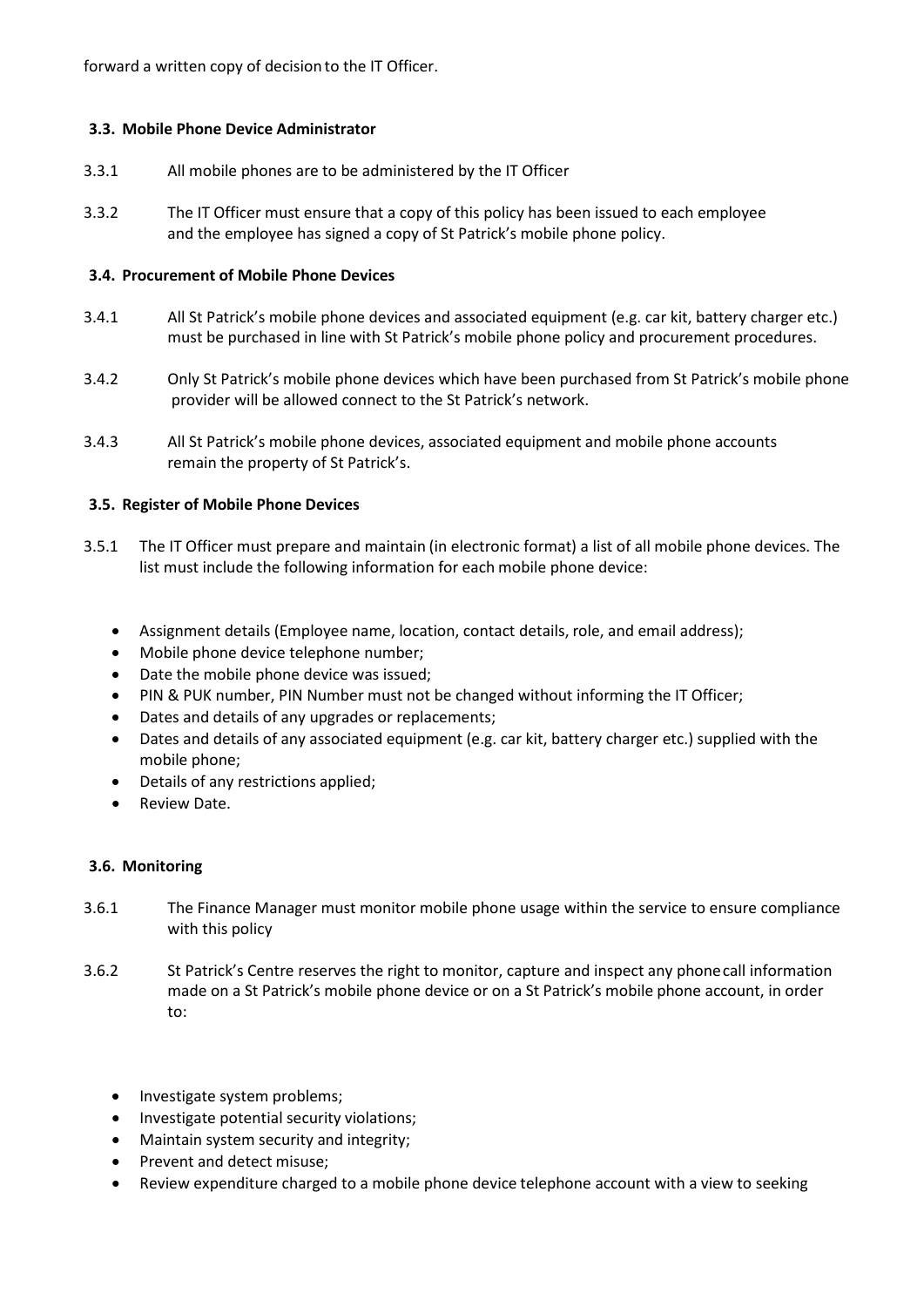reimbursement from St Patrick's employees in respect of all costs relating to the excessive personal usage of their St Patrick's mobile phone device;

- Ensure compliance with St Patrick's policies, current legislationand applicable regulations.
- 3.6.3 While St Patrick's does not routinely monitor an individual user's mobile phone device activity, it reserves the right to do so when a breach of its policies or illegal activity is suspected. This monitoring may include but is not limited to details of telephone calls made, messages and emails sent to and from the device, internet access and information stored on the mobile phone device.
- 3.6.4 The monitoring of an individual user's mobile phone device activity must be authorised by the HR Manager and the individual's line manager. The results of all monitoring will be stored securely and will only be shared with those authorised to have access to such information.

#### **3.7. Usage**

- 3.7.1 St Patrick's mobile phones devices are to be used primarily for St Patrick's work-related purposes. Occasional and limited personal use maybe permitted, so long as it is not in excess of their mobile plan allowance. All users will be informed of their plan allowances when mobile phones are issued.
- 3.7.2 Mobile phone devices may only be used by an assigned St Patrick's employee and must not be used by any other St Patrick's employees or third parties without the prior authorization of the IT Officer.
- 3.7.3 Users must ensure that they use St Patrick's mobile phone devices at all times in a manner which is lawful, ethical and efficient. St Patrick's may withdraw a mobile phone device from any employee who it believes is not complying with this policy or misuses a mobile phone device in any manner.
- 3.7.4 Users must make every reasonable effort to ensure that their St Patrick's mobile phone device is secured at all times, kept charged and switched on during working hours.
- 3.7.5 Only software which has the correct and proper license and has been purchased and/or approved by the IT officer may be installed andused on a St Patrick's mobile phone device.

#### **3.8. Restrictions on Usage**

- 3.8.1 Calls made from a St Patrick's mobile phone device must be restricted to those included in their plan. The use of mobile phone devices to make international calls (i.e. calls to telephone numbers outside the Republic of Ireland/Northern Ireland) is prohibited except in exceptional circumstances such as when:
	- A user is out of the country on official St Patrick's business;
	- A user is working off-site or out of hours and needs to contact an external service provider / consultant based abroad;
	- In case of an emergency;
	- Or at the discretion of the Finance Manager or the Operations Manager.

#### **3.9. Email & Internet**

Where a mobile phone device is capable of allowing email and/or internet access, all use of these facilities on the mobile phone device is governed by the terms of the St Patrick's Email and Internet Policy.

#### **3.10. Health & Safety**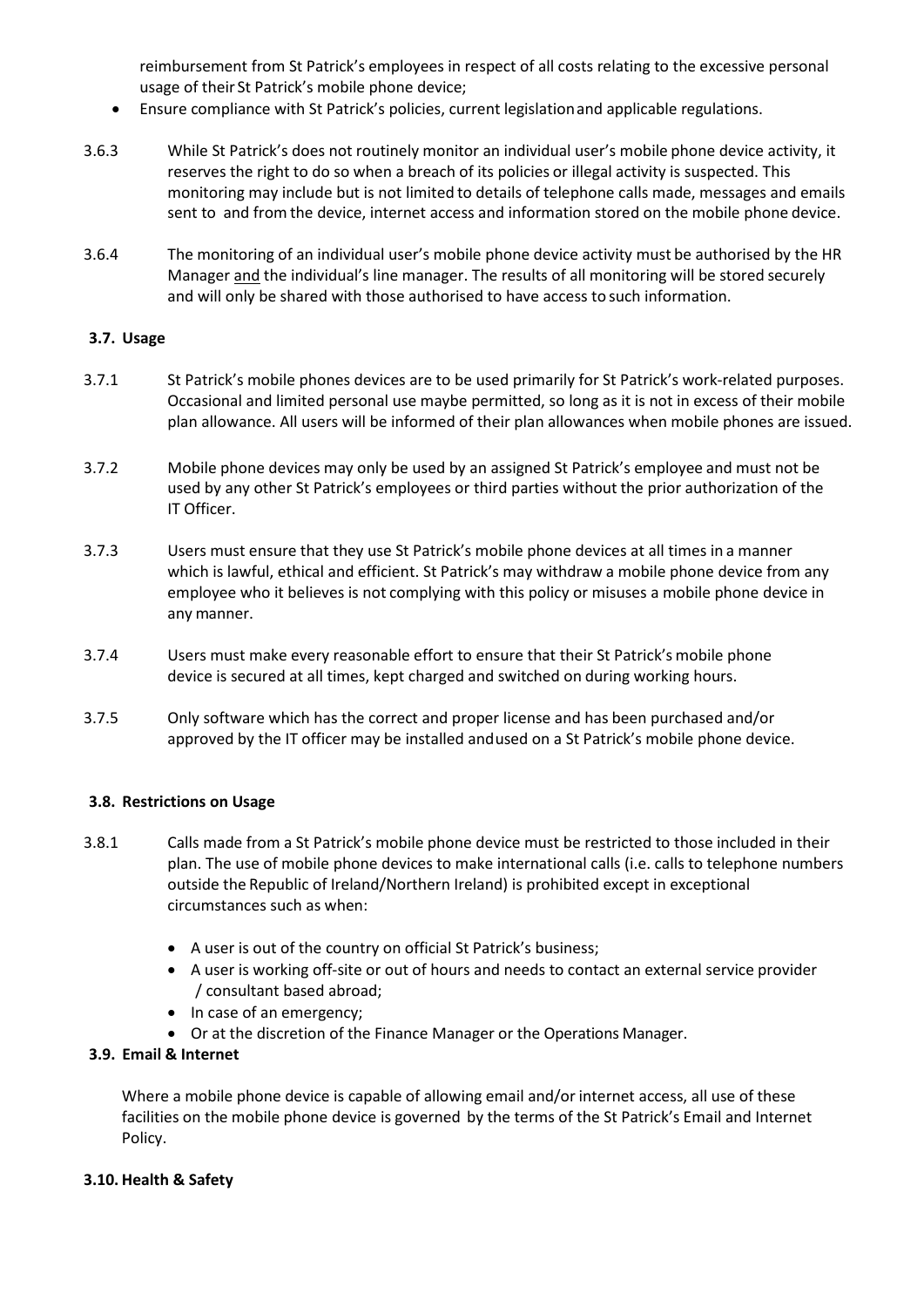- 3.10.1 For legal reasons and in the interest of public and personal safety, the use of St Patrick's mobile phone devices within a vehicle must be in accordance with the relevant legislation. The *Road Traffic Act 2006* makes it an offence for a driver of a vehicle to hold a mobile phone device while driving the vehicle.
- 3.10.2 The offence is 'holding' a mobile phone device and does not require the driver to be making or receiving a call but merely holding the phone. The Act defines 'holding' as holding the mobile phone device by the hand or supporting or cradling it with another part of the body. The use of hands-free phone kits or Bluetooth technology is not an offense under the Act.
- 3.10.3 Should an employee be guilty of this offence any fines payable will be passed onto the employee who was driving at the time. It is not the responsibility of St. Patrick's to pay any fine payable.

#### **3.11. Security**

- 3.11.1 Users must ensure their St Patrick's mobile phone device is protected at all times*.* All mobile phone devices must be protected by the use of a Personal Identification Number (PIN).
- 3.11.2 Users must take all reasonable steps to prevent damage or loss to theirmobile phone device. This includes not leaving it in view in an unattended vehicle and storing it securely when not in use. The user may be held responsible for any loss or damage to the mobile phone device, if it is found that reasonable precautions were not taken.
- 3.11.3 Confidential and personal information must not be stored on a St Patrick's mobile phone device without the prior authorization of the IT Officer. Where confidential and personal information is stored on a St Patrick's mobile phone device, the information must be encrypted.

#### **3.12. Confidentiality & Privacy**

- 3.12.1 In view of the need to observe confidentiality at all times, users must be vigilant when using their St Patrick's mobile phone device in public places inorder to avoid unwittingly disclosing sensitive employee, or service user information.
- 3.12.3 Users must respect the privacy of others at all times, and not attempt to access St Patrick's mobile phone device calls, text messages, voice mail messages or any other information stored on a mobile phone device unless the assigned user of the device has granted them access.
- 3.12.4 Mobile phone devices equipped with cameras must not be used inappropriately within St Patrick's Centre. In this regard users must not:
	- Take photographs or video recordings using a St Patrick's mobile phone device or any other device in areas where an employee or service user has a reasonable expectation of privacy;
	- Distribute photographs, videos or recordings of any type using St Patrick's mobile phone devices around St Patrick's, unless the content and use have been approved in advance by the user's line manager.
- 3.12.5 Users must not use their St Patrick's Mobile phone device to send textmessages which contain any confidential and/or personal information regarding St Patrick's, its employees, or service users.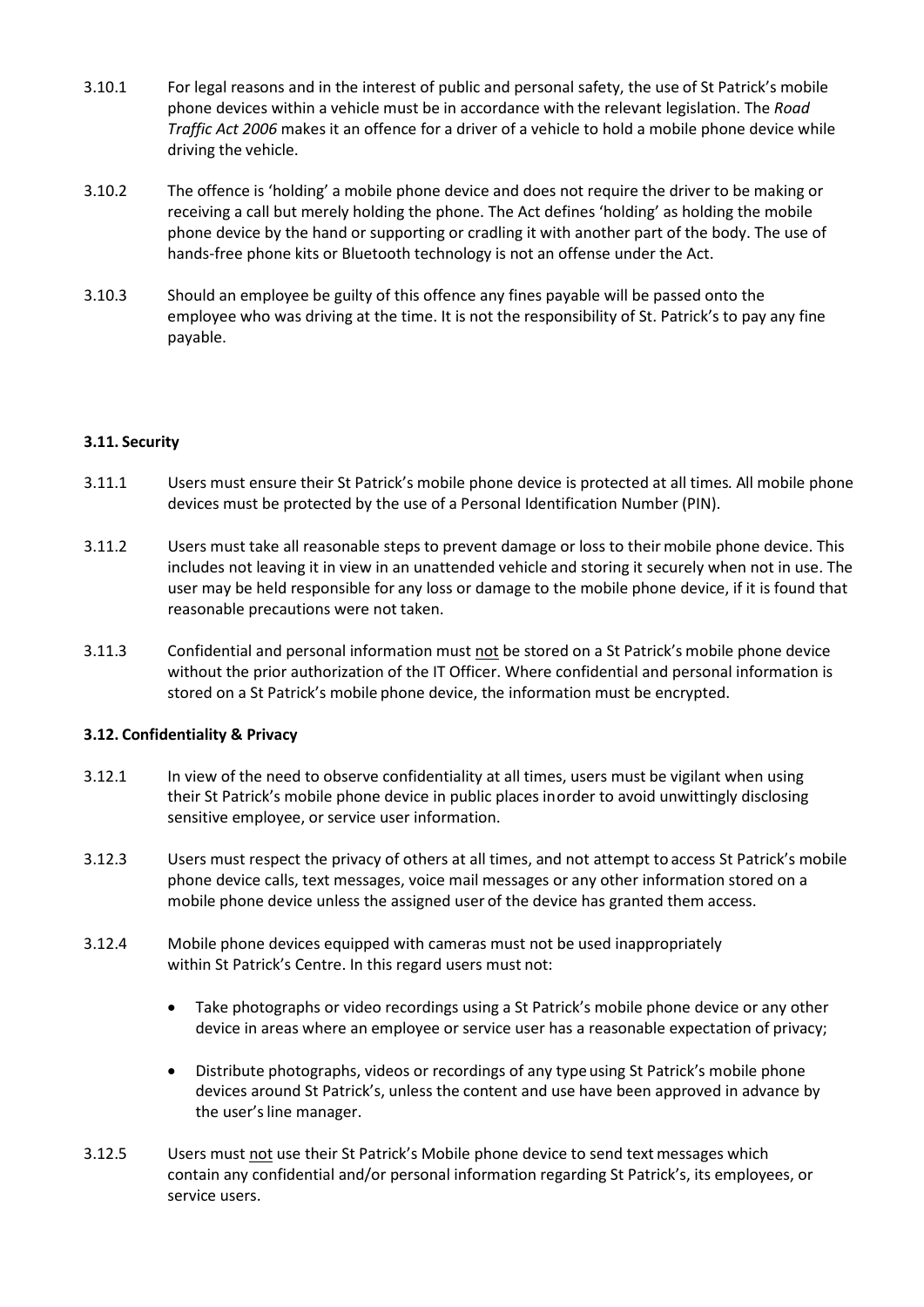- 3.12.6 All email messages sent from a St Patrick's mobile phone device which contain confidential and/or personal information must be sent and encrypted in accordance with the email and Internet Policy.
- 3.12.7 All communications and/or information stored on a mobile phone device must be held in accordance with the St. Patrick's Data Protection Policy.

#### **3.13. Lost or Stolen Mobile Phone Devices**

- 3.13.1 Users must report all lost or stolen mobile phone devices to their linemanager and the IT Officer immediately.
- 3.13.2 The IT Officer must report the incident to the Finance Manager, and the mobile phone service provider.
- 3.13.3 Incidents where a lost or stolen St Patrick's mobile phone device contained confidential or personal information must be reported and managed in accordance with St. Patrick's Centre Data Protection Policy.

#### **3.14. Employees Leaving St. Patrick's / Employee Transfers**

- 3.14.1 Employees must return their St Patrick's mobile phone device and any associated equipment (e.g. car kit, battery charger etc.) to the IT Officer before they leave the employment of the St Patrick's.
- 3.14.2 Employees transferring internally within St Patrick's must ensure that they notify the IT Officer to ensure amendments are made to the register of mobile phone devices.
- 3.14.3 Employees who are retiring / resigning may, by agreement, purchase their mobile phone and any associated equipment (e.g. car kit, battery charger etc.) that may have been provided, from St Patrick's for their current value. The current value of the mobile phone device and associated equipment will be set by the Finance Manager
- 3.14.3 Any employee that will be long term absent must return the mobile device to the IT Officer for redeployment. Long term absent includes sick leave, maternity leave etc.

#### **3.15. Disposal of Old Mobile Phone Devices**

Old and obsolete St Patrick's mobile phone devices must be recycled in accordance with the requirements of the *Waste Electrical and Electronic Equipment (WEEE)* directive*.*

#### **3.16. Unacceptable Use**

St Patrick's mobile phone devices may not be used for:

- 3.16.1 Excessive personal use;
- 3.16.2 Commercial activities, such as running any sort of private business, advertising or performing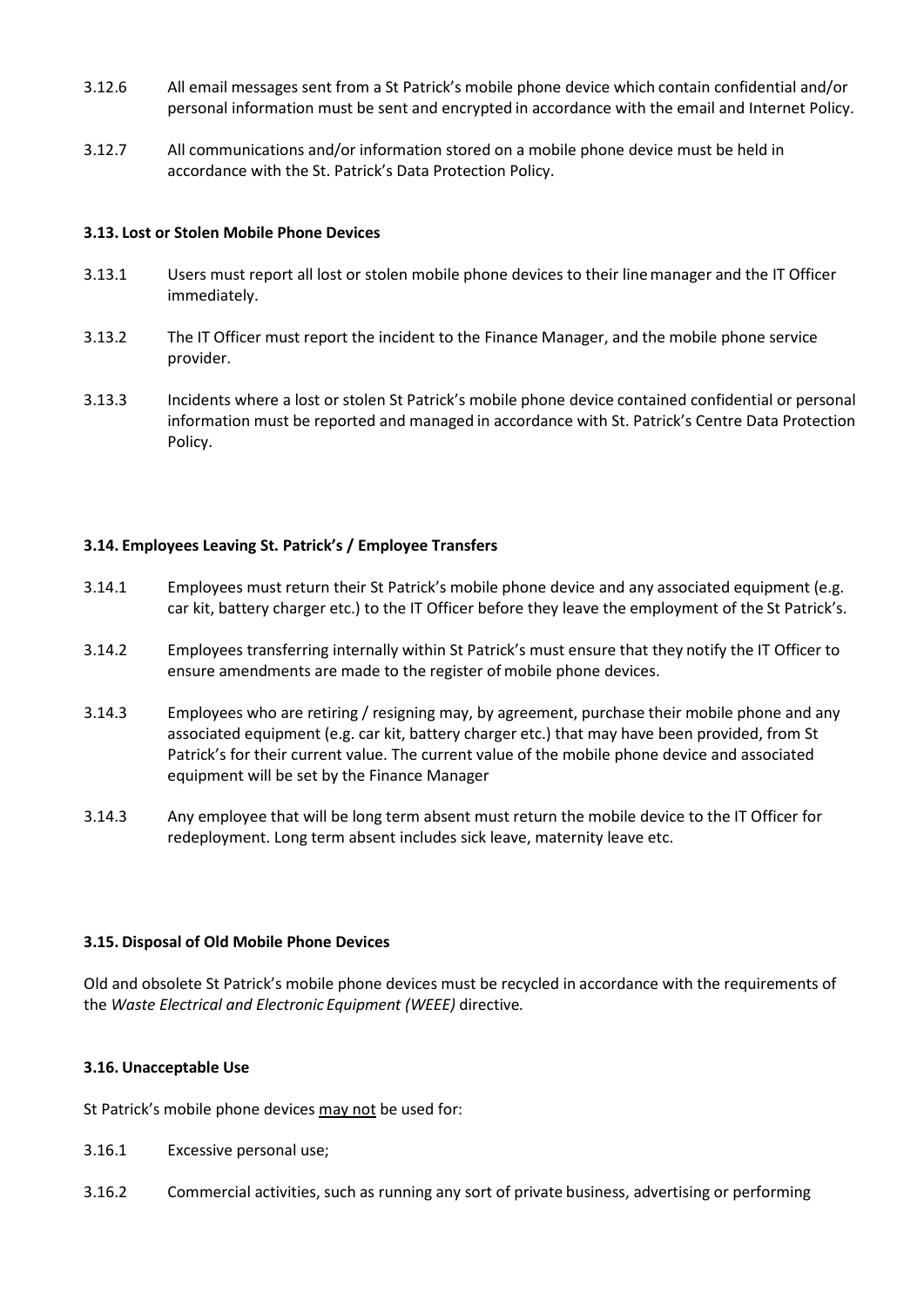work for personal gain or profit;

- 3.16.3 Political activities; such as promoting a political party / movement, or a candidate for political office, or campaigning for or against government decisions;
- 3.16.4 Knowingly misrepresenting St Patrick's;
- 3.16.5 Sending text messages which contain any confidential and/orpersonal information regarding St Patrick's, its employees, clients or patients;
- 3.16.6 Entering into contractual agreements inappropriately (i.e. without authorisation or where another form of agreement is required);
- 3.16.7 Viewing, creating, downloading, hosting or transmitting (other than for properly authorised and lawful purposes) pornographic, offensive or obscene material(i.e. information, images, video clips, audio recordings etc.), which could cause offence to others on the grounds of race, creed, gender, sexual orientation, disability, age or political beliefs;
- 3.16.8 Retrieving, creating, hosting or transmitting any material which is designed to cause annoyance, inconvenience or needless anxiety to others;
- 3.16.9 Retrieving, creating, hosting or transmitting material which is defamatory;
- 3.16.10 Any activity that would infringe intellectual property rights (e.g. unlicensed installation, distribution or copying of copyrighted material);
- 3.16.11 Any activity that would compromise the privacy of others;
- 3.16.12 Any activity that would intentionally cause disruption to thecomputer systems, telephone systems or networks belonging to St Patrick's orothers;
- 3.16.13 Any activity that would intentionally waste St Patrick's resources (e.g. employee time and IT resources);
- 3.16.14 Any activity that would intentionally compromise the security of St Patrick's IT resources, including the confidentiality and integrity of data and availability of IT resources (e.g. by deliberately or carelessly causing computer virus and malicious software infection);
- 3.16.15 The installation and use of software or hardware tools which could be used to probe, and / or break St Patrick's IT security controls;
- 3.16.16 The installation and use of software or hardware tools which could be used for the unauthorised monitoring of electronic communications within St Patrick's or elsewhere;
- 3.16.17 Creating or transmitting "junk" or "spam" emails. Thisincludes unsolicited commercial emails, chain-letters or advertisements;
- 3.16.18 Any activity that would constitute a criminal offence, give rise to a civil liability or otherwise violate any law.

This should not be seen as an exhaustive list. Other examples of unacceptable use of St Patrick's mobile phone devices may exist.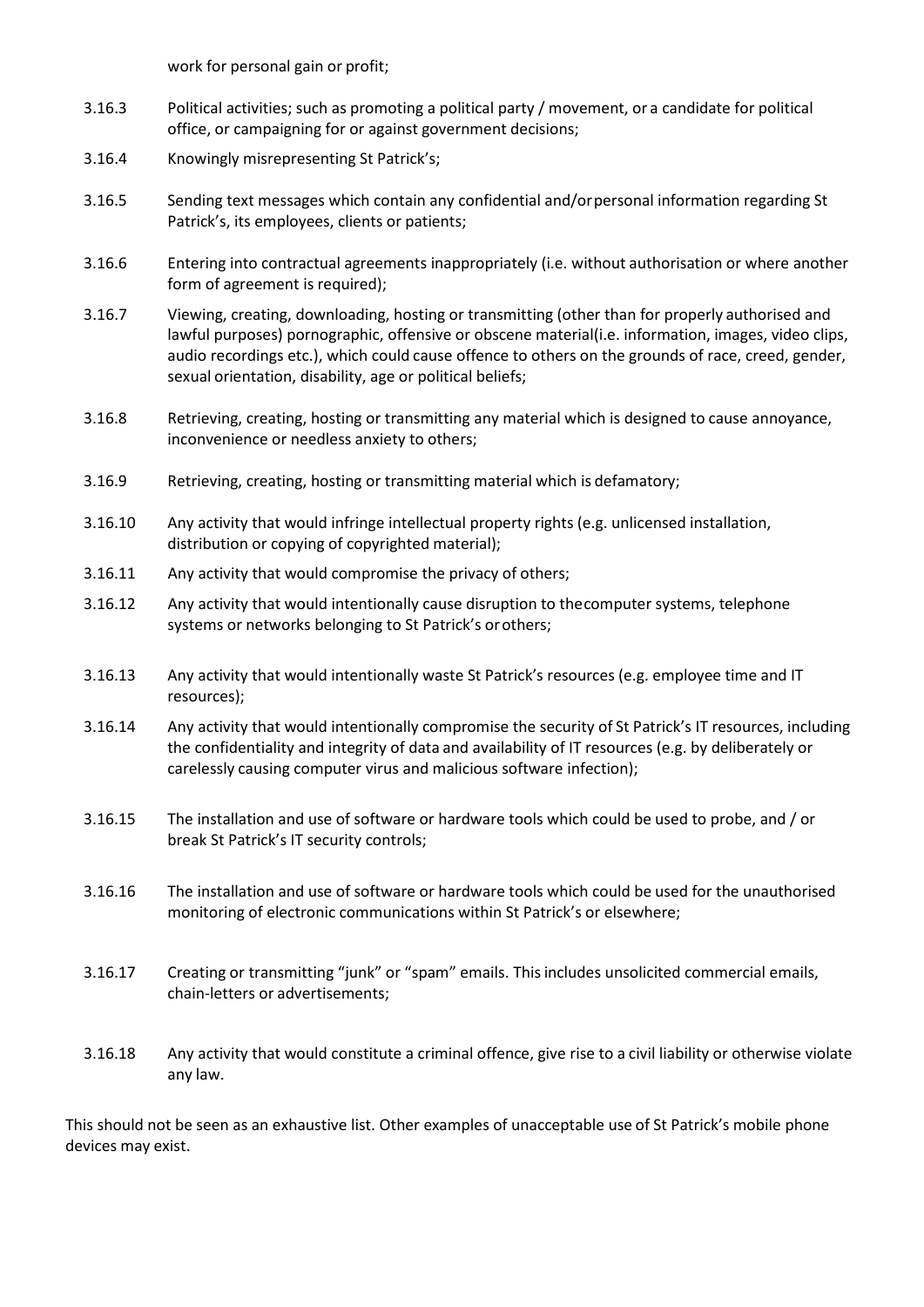#### **4. Roles & Responsibilities**

#### **4.1 Finance Manager**

The Finance Manager is responsible for:

4.1.2 Ensuring that there is centralized visibility of the following:

- The assignment of St. Patrick's mobile phone devices;
- The replacement and upgrade of St. Patrick's mobile phone devices;
- The restrictions on the usage of St. Patrick's mobile phone devices.
- 4.1.3 Ensuring that all mobile phone device costs incurred within the service are:
	- Necessary for the service;
	- Represent value for money;
	- Are appropriately monitored and controlled.

#### **4.2 Managers**

Managers are responsible for:

4.2.1 The implementation of this policy and all other relevant policies within the unit or service for which they are responsible.

#### **4.3 IT Officer**

The IT Officer is responsible for:

- 4.3.1 Dealing with all administrative matters relating to the usage of mobile phone devices within the service;
- 4.3.2 Ensuring that employees receive a copy of this policy and sign a copy of the St Patrick's Mobile Phone Device User Agreement (Appendix 1) in advance of them receiving their St Patrick's mobile phone device;
- 4.3.3 Maintaining signed copies of all St Patrick's Mobile Phone Device User Agreements;
- 4.3.4 Preparing and maintaining (in electronic format) an up to date list of all mobile phone devices and associated equipment (e.g. car kit, battery charger etc.) within St. Patrick's;
- 4.3.5 Ensuring all mobile phone devices and associated equipment (e.g. car kit, battery charger etc.) are returned to them when an employee leavesthe employment of the St Patrick's;
- 4.3.6 Reporting all lost or stolen St Patrick's mobile phone devices to the Finance Manager and mobile phone provider.

#### **4.4 Users**

Each user assigned a St Patrick's mobile phone device is responsible for:

- 4.4.1 Ensuring that they use their St Patrick's mobile phone device at all times in a manner which is lawful, ethical and efficient;
- 4.4.2 Taking appropriate precautions to ensure the security of their St Patrick's mobile phone device and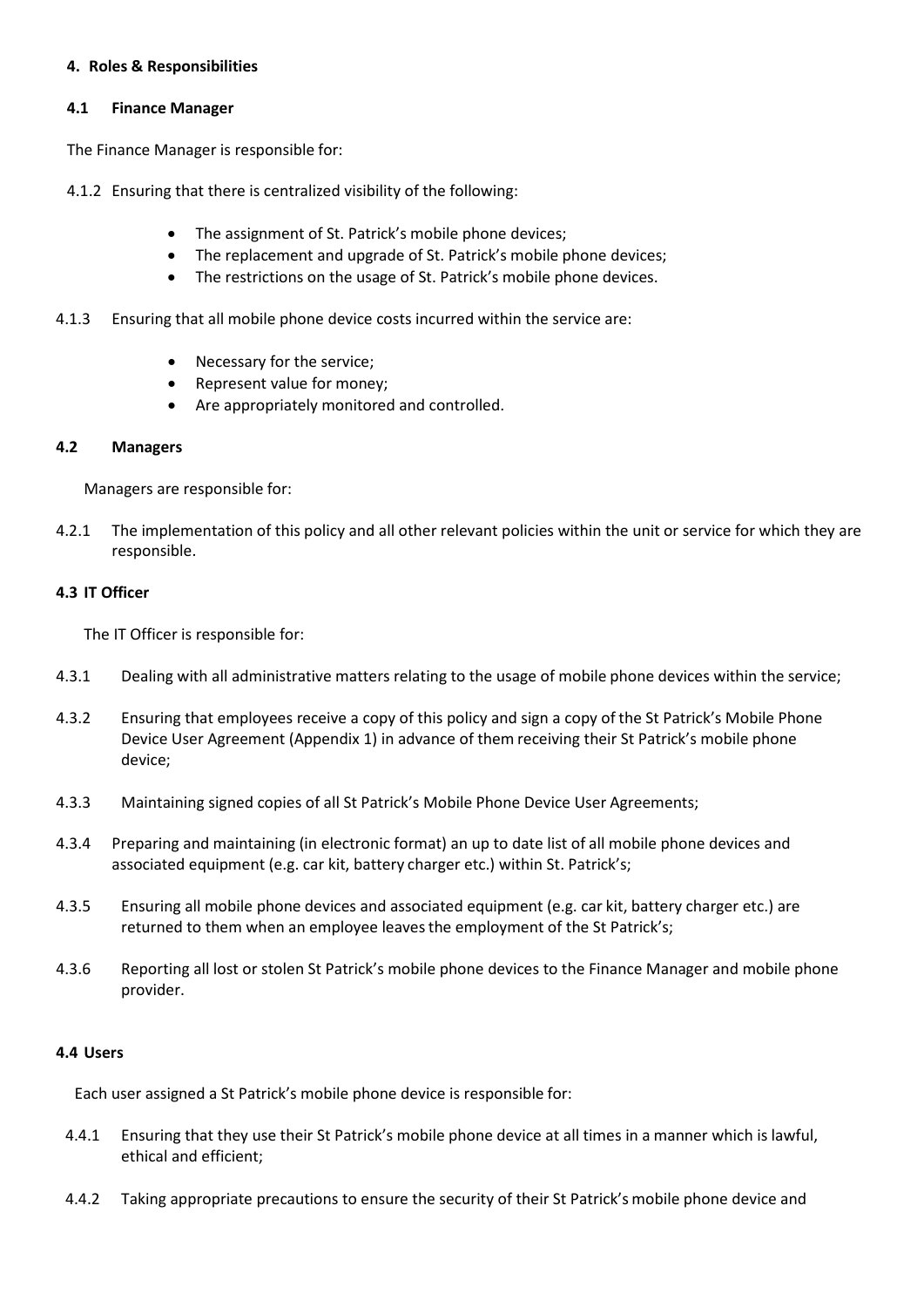the information stored on the device;

- 4.4.3 Complying with the terms of this policy and all other relevant St Patrick's policies, procedures, regulations and applicable legislation;
- 4.4.4 Complying with instructions issued in relation to mobile phone usage;
- 4.4.5 Reporting all misuse and breaches of this policy to their line manager and the IT officer;
- 4.4.6 Reporting all lost or stolen mobile phone devices to their line manager and the IT officer.

#### **5 Enforcement**

- 5.1 St. Patrick's reserves the right to take such action as it deems appropriate against users who breach the conditions of this policy. St. Patrick's employees who breach this policy may be denied access to the organizations information technology resources, and maybe subject to disciplinary action, including suspension and dismissal as provided for in the St. Patrick's disciplinary procedure.
- 5.2 Breaches of this policy by a third party, may lead to the withdrawal of St Patrick's information technology resources to that third party and/or the cancellationof any contract(s) between the St Patrick's and the third party.
- 5.3 St. Patrick's will refer any use of its mobile phone devices for illegal activities to the appropriate law enforcement agencies.

#### **6 Review & Update**

6.1 This policy will be reviewed and updated annually or more frequently if necessary to ensure any changes to the St Patrick's organizational structure and business practices are properly reflected in the policy.